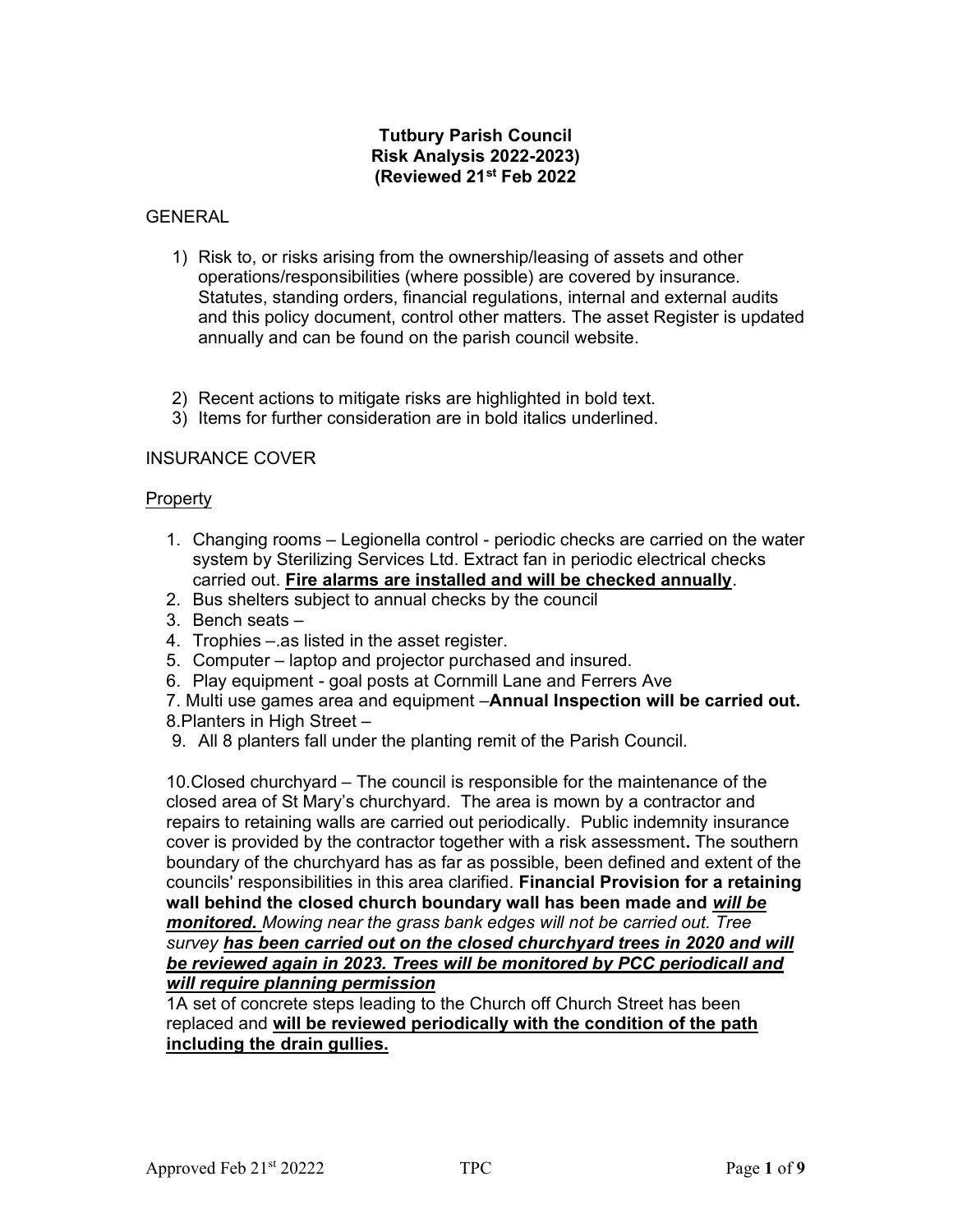The insurance cover for the above items is periodically reviewed and reflects the contents of the council's asset register. Insurance cover is provided through Gallagher(Brokers) by Pen Insurers

# Land

1. Cornmill Lane Playing fields: The entrance road to car park is a stone path and will be reviewed periodically to maintain a safe access. The path at the pedestrian entrance has been extended and a safety rail fitted. More hardcore has been added to reduce a slip hazard. The condition of pathways will be reviewed periodically.

A metal gate and barrier are sited at the main entrance to the Cornmill Lane Playing field (CLPF) fitted with three locks. Keys for the (CLPF) entrance gate/barrier Clerk and a named person from Tutbury Tigers FC to facilitate access for training sessions with the proviso that the gate & barrier are always locked after use. Should a need to evict unauthorised persons from council leased playing fields, assistance from ESBC and Tutbury Charities as the land owner would be sought to affect their removal. Costs incurred would be met from the council's contingency reserve.

The football teams' responsibilities include removal of debris and litter from the basketball court and football pitch at the CLPF.

2. The Triangle

The area is mown by a mowing contractor; trees are inspected periodically by a qualified contractor. A Christmas tree is positioned at yuletide with electric lights-operated from the electrical supply . A risk assessment is carried prior to the erection of the tree and installation of the lights. Trees have been inspected and remedial work carried out on them with Ivy and undergrowth removed. Trees will be reviewed periodically and surveyed in 2023. Steps leading to a bench on the triangle have been repaired. Steps will be reviewed periodically.

- 3. Land adjacent to the path on the approach to the church. Trees and vegetation controlled periodically. A tree survey has been carried out in 2021, A further tree survey will be carried out in 2024. Planning permission is required in this area.
- 4. Land at Chatsworth Drive that is part of an ancient monument protected by English Heritage has been transferred to the Parish Council, this area is known as Park Pale, two sycamore trees are located on this footpath and have been surveyed in August 2021 A Future Tree Survey will be carried out in 2024. Planning permission is required for maintenance.
- 5. An additional section of the Park Pale ancient monument off Chatsworth Drive has been acquired. A resident's fence has been erected erected by a certified contractor to define the boundary. The residents of 38A Ironwalls Lane tares responsible for the maintenance of their boundary fence.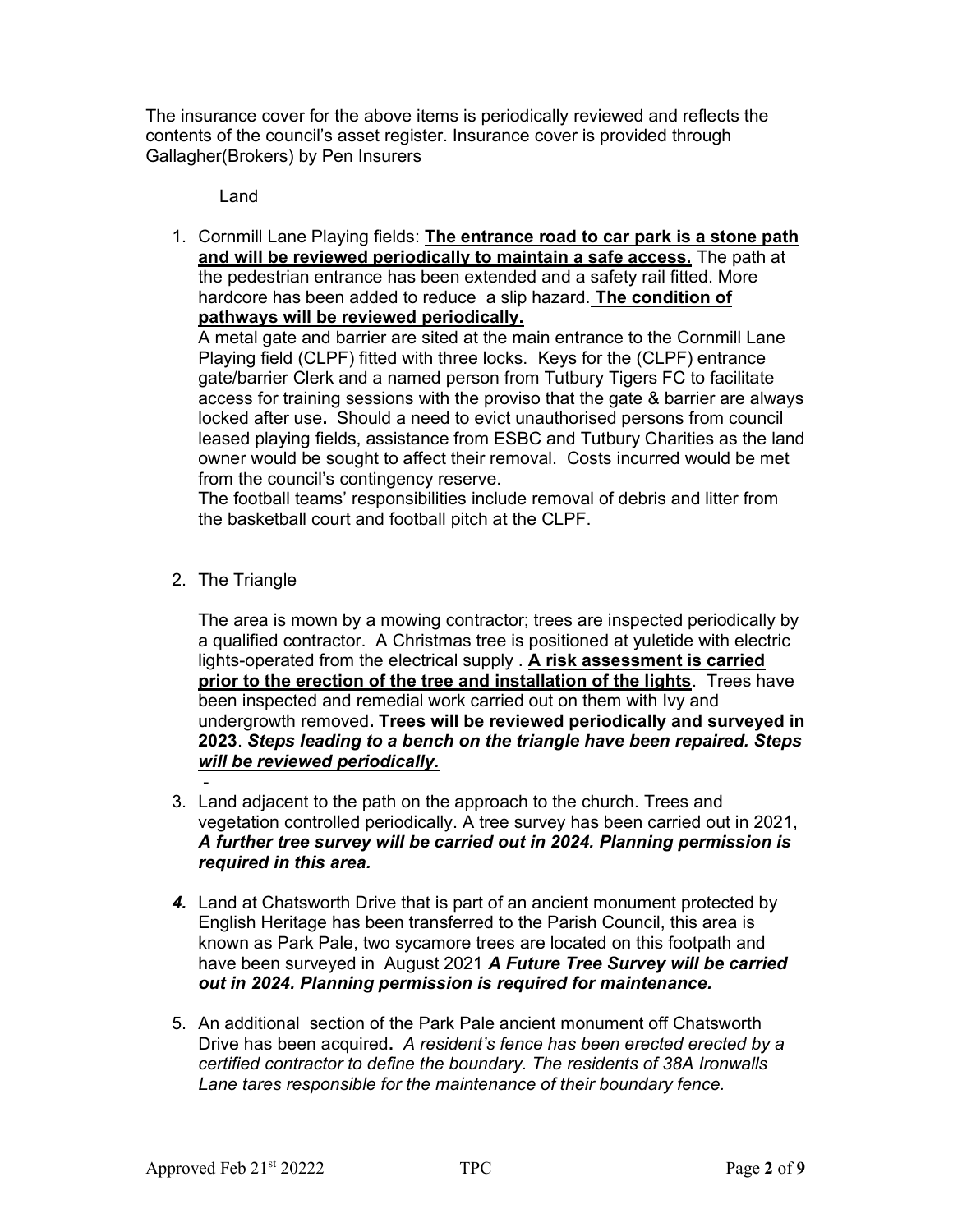RELIANCE OF THIRD PARTIES TO CARRY OUT WORK AND SERVICES

Contracts: ongoing – all contracts are reviewed annually, bi-annually or three yearly. Contracts are awarded each year where appropriate. Risk assessments for operations are provided by contractors. Public liability certificates are checked annually.

- 1. Mowing contract for the Cornmill Lane and Ferrers Avenue playing fields, the contractor is required under the terms of the contract to hold public indemnity insurance to indemnify the council against claims.
- 2. Street & bus shelter cleaning contracts  $-$  A street cleaner contactor has been appointed and reviewed annually.
- 3. Football team is responsible for the cleaning of the Cornmill Lane changing rooms. The council's insurance provides cover for this area of work.
- 4. Churchyard contract. Covers the mowing of the grass in the closed churchyard at St Marys Church and Triangle. Payments for contract work are made in line with invoices received.
- 5. Park Pale contract A maintenance contract has been appointed a risk assessment prepared. The contractor has been notified of restrictions regarding disturbance of the ground stipulated by English Heritage.
- 6. Elm Lane A strimmer has been obtained and three members of the Friends of Elm Lane have been trained to use it. An annual risk assessment is to be carried out. The strimmer is covered by insurance. The Strimmer is serviced annually.
- 7. Banking services. The council has used its current UK based bankers for many years without any major problems; their terms and condition apply. Online banking is utilised, and the bank mandate is reviewed as required in line with the updated financial regulation Feb 2021 External Audit services are carried out by Mazars LLP using the Annual return.
- 8. Internal audits. Two audits are carried out by an internal auditor appointed annually. Councillors will carry out periodic checks of the accounts. An accounts package has been purchased from Scribe and will be assessed in the audit process.

Contracts: one off services/works: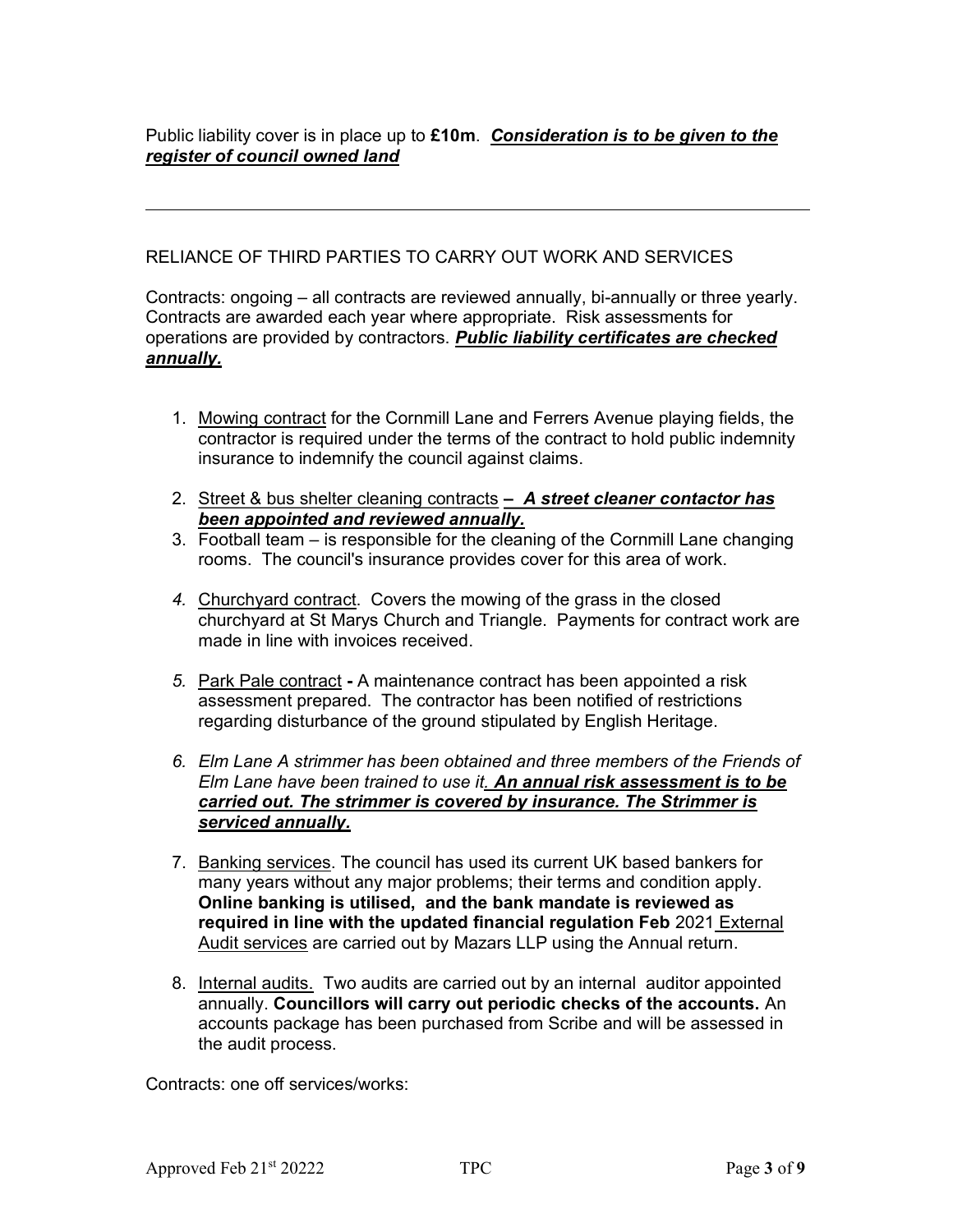## 1. Capital works & Maintenance works

The council uses contractors for both capital and maintenance work. Standing orders and financial regulations provide for the following:

- The clerk arranges for the provision of goods and services of value up to £150
- The clerk in consultation with the chairman arrange for the provision of goods and services of value up to £500 and in the case of an emergency involving a danger to life, health or property £1,000. An emergency contingency for parks and open spaces has been allocated in 2022\_2023 budget this will be reviewed annually.
- Tenders are invited for contracts in excess of £5,000 and contracts are awarded at parish council meetings. The council is not obliged to accept the lowest tender. If no tenders are received the council can make arrangements to carry out the work as it thinks fit

Payments are made on completion of the work/service carried out to the council's satisfaction. Invoices are generally presented for payment at council meetings and initialled by members except where contract terms dictate payment in between meetings. All payments are recorded in the minutes. Direct debit payments are in place for gas, electricity and water payments for the changing rooms at Cornmill Lane. Standing orders will be set up in accordance with the Model financial Regulations.

Where major contracts are involved, the suitability of the contractor to carry out the work is ascertained by reference to the other councils, consultants and by an assessment of their capabilities in line with contractual government guidelines.

All contractors must carry public indemnity insurance.

## IN HOUSE ACTIVITIES

As the council's proper officer, the clerk has the responsibility working with Cllrs to progress the council's business in accordance with various statutes, standing orders, financial regulations and council decisions. The clerk is also the council's responsible financial officer (RFO) as required under section 151 of the Local Government act 1972 and is responsible for its financial affairs. The council has agreed the duties of the RFO, the nature of the council's financial records and the financial control documents and measures in the model Clerk employment contract. These are reviewed periodically. The Clerk has obtained the CiLCA qualification to ensure that the council is operating within current legislation in a professional manner.

The Council's website will be reviewed to ensure that it complies with the transparency code and all governance documentation is accessible.

## An exit policy has been written in the event of unexpected departure or illness of the clerk, Policies and procedures will be reviewed.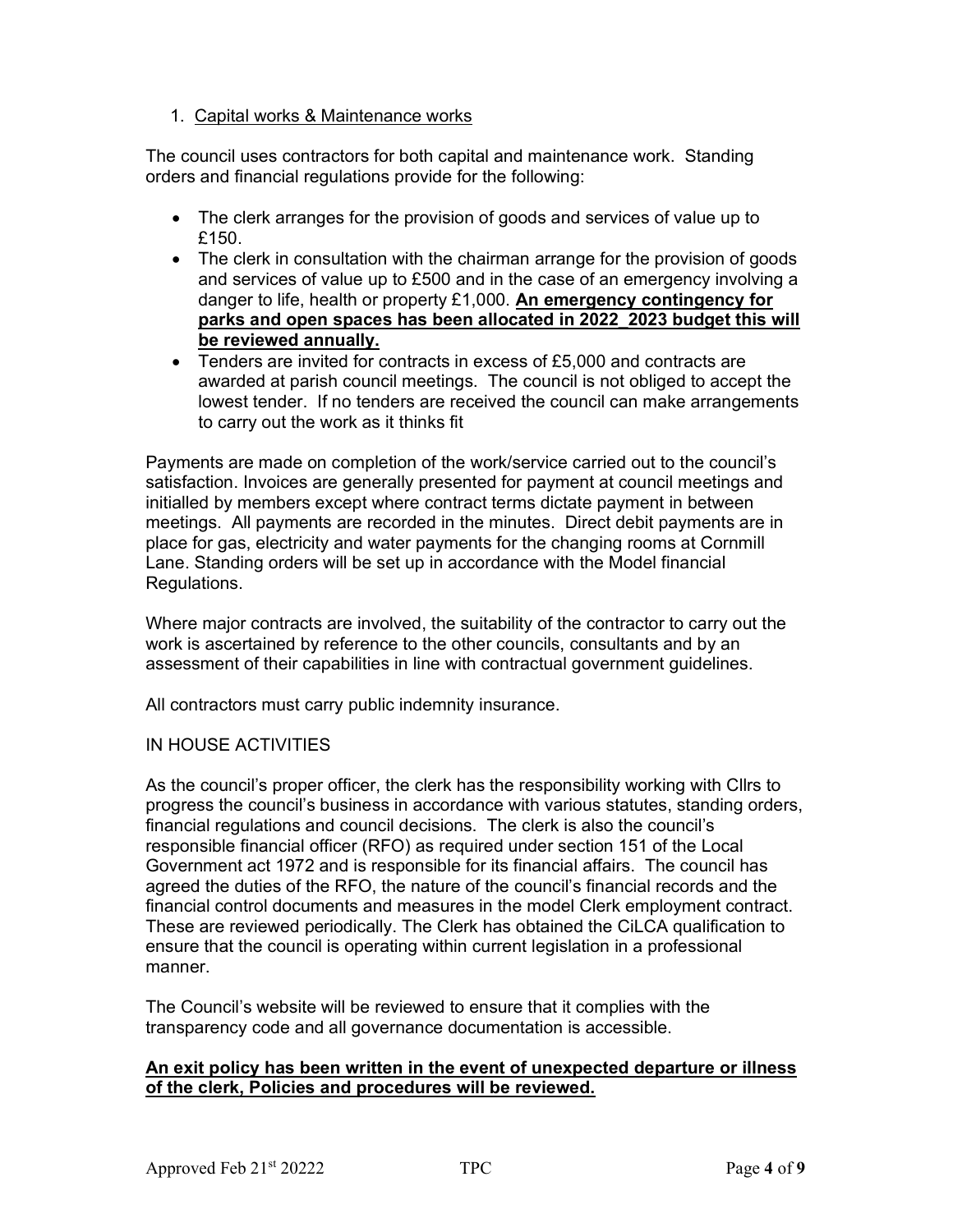Following a revision of audit guidance and the requirement to complete an annual return, the council appoints an internal auditor, to review year-end accounts, financial procedures and internal financial controls and to complete an intermediate audit. The comments of all auditors are reported to the council. An annual review of internal audit procedures is undertaken. The council also has insurance cover for the following:

- $\bullet$  Employers' liability of up to £10m
- Data Protection 1,000,000
- Slander/libel £500K
- Officers Liability £500,000
- Loss of money on council premises up to £1000 Negotiable money on premises and not in a locked safe outside business hours£2,500, Maximum amount of negotiable money at the residence of any insured person
- £2,500
- A fidelity guarantee (i.e., misappropriation of funds by councillors or clerk) of up to £40,000

The council has a code of conduct and a register of councillor's interests published on the ESBC web site open to public scrutiny. Cllrs interests are reviewed annually. The rights of public to be informed of and to attend meetings and view documents are facilitated.

The council's standing orders are reviewed from time to time, updated and adopted.

The council has few 'cash' transactions. Most receipts and payments involve cheques.

Football teams may make direct debit payments for the hire of the football pitch to the Councils bank account. Loss of income of up to £10k Business interruption is covered by insurance.

## Special events

The Council helps facilitate special one-off community activities such as the Tutbury Christmas Festival. This can involve funding local groups, arranging a street closure, obtaining entertainment and other licences; appropriate insurance cover is sought when required. All statutory requirements are complied with.

The use of the car park at Cornmill Lane as an overspill for events held at the castle will require agreement from the insurance company and land owner. This is subject to adequate stewarding with the site access being manned at all times.

Financial assistance to local organisations

The council gives financial assistance to local organisations from time to time. Applications are made to the council on an application form making the case for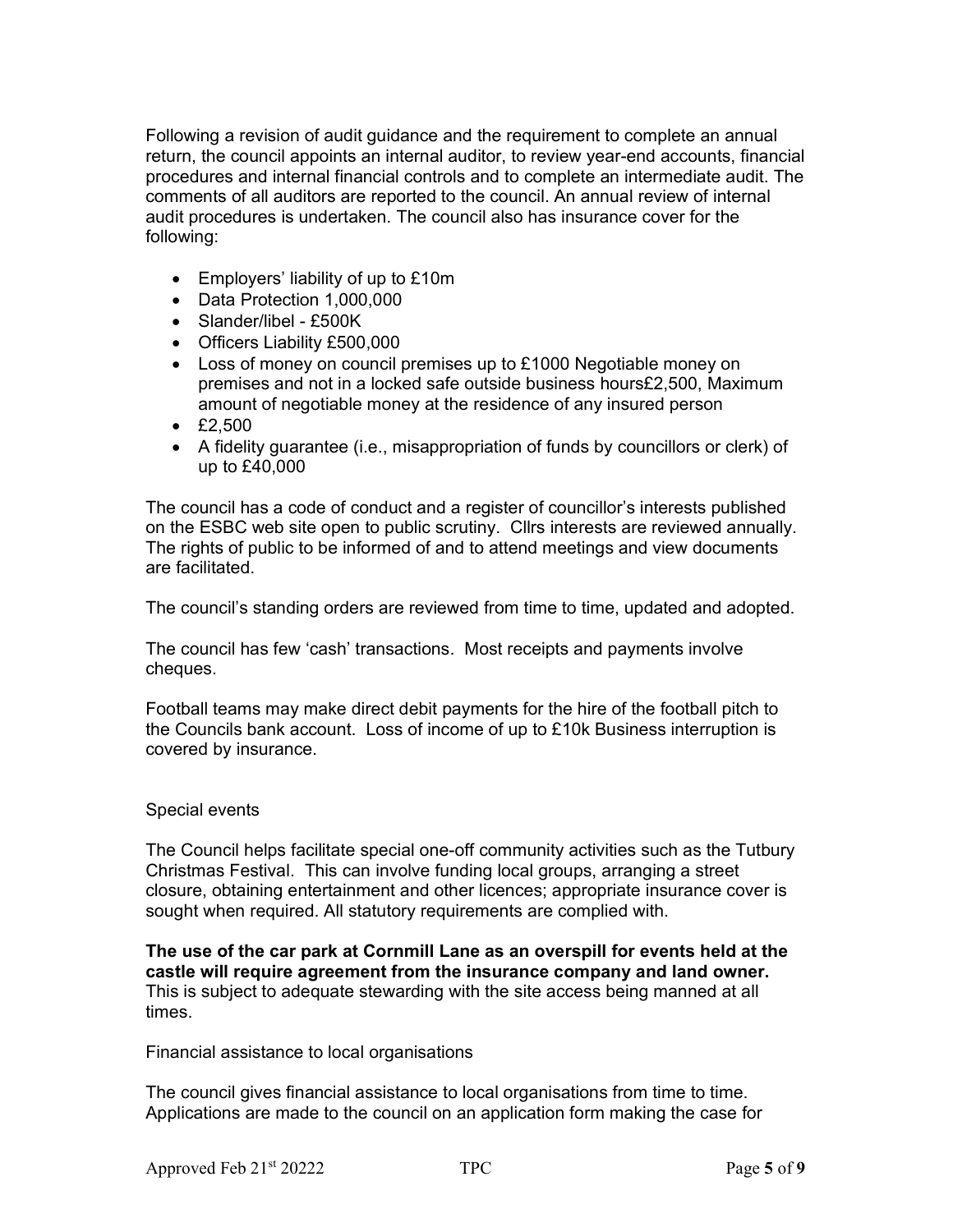assistance. All such applications are considered at council meetings and if authorised, funds are made available under Section 137 of the local government act 1972. The purpose, for which the application is being made, is stated by the organisation applying for assistance and a receipt provided for funds paid is given to the council. Start and completion dates for any project are required. A grant policy has been approved. And is reviewed annually.

#### Payroll and IT

The loss of payroll and council information due to system failure fire or theft is reduced by regular back up of information. Up to date versions of the programs are maintained. Implementation of cloud storage for back up of information and sharing of information. The clerk attends regular webinars to ensure compliance with current requirements.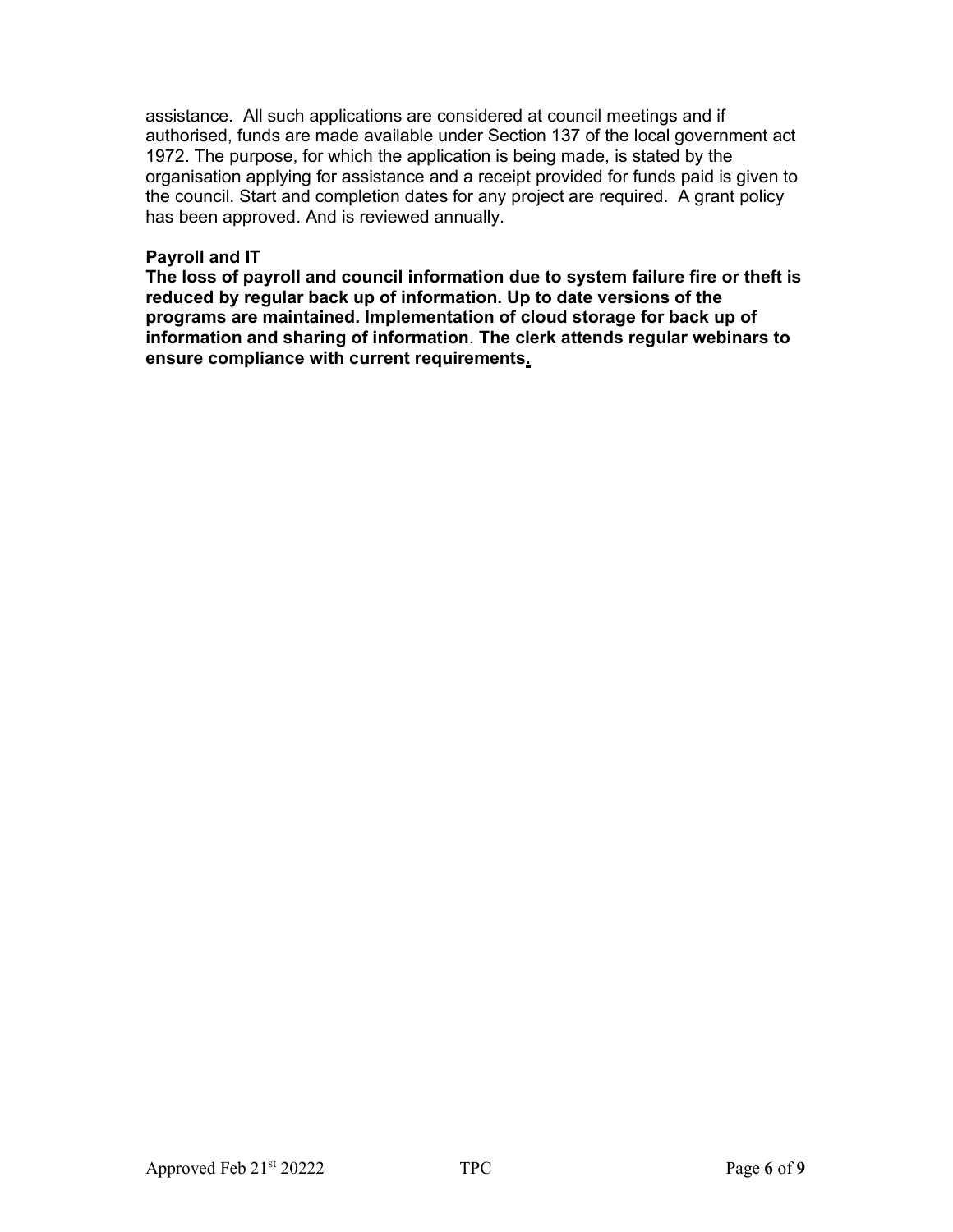#### Annex A

#### DUTIES AND RESPONSIBILITIES OF THE PARISH COUNCIL'S RESPONSIBLE FINANCIAL OFFICER

- 1. Prepare financial reports to cover budget monitoring, fund balances, receipts, payroll, payment of accounts and other relevant matters and report to the council at regular intervals thereon.
- 2. Prepare draft estimates, when approved by the council form the budget monitoring mechanism during the year and report thereon to the council.
- 3. Submit the request for the parish council's precept to the borough council at the appropriate time.
- 4. Record regularly all monies received and expended by the council.
- 5. Ensure that all money due to the council billed promptly and, in all cases, collected promptly.
- 6. Identify the duties of officers and others dealing with financial transactions and ensure as far as possible the division of responsibilities between officers, others and members of the council in relation to significant transactions.
- 7. Manage cash flow and control of investments and bank transfers.
- 8. Control issuing of cheques and online banking. Maintaining current bank mandate requirements.
- 9. The overall management of payroll. Ensure the correct payment of tax and national insurance to the collector of taxes either monthly or quarterly using HMRC's PAYE software
- 10. Be responsible for the submission of VAT returns and dealing with VAT inspections.
- 11. Verification of supplier's invoices prior to certification for payment
- 12. Prepare and balance financial accounts and complete the annual return in accordance with the current audit regulations.
- 13. Produce accounts and records for the council appointed auditor in accordance with current audit regulations.
- 14. Undertake internal audits of all aspects of the council's affairs.
- 15. Monitor compliance with the council's financial regulations and ensure that the correct financial systems are in place.
- 16. Management of insurance and other risks undertaking regular reviews. Process claims as necessary. Report annually to the council on insurance and other risks covered.
- 17. Maintain the council's register of property and assets and safe storage.
- 18. Familiarisation with any computer system used for the council's financial records.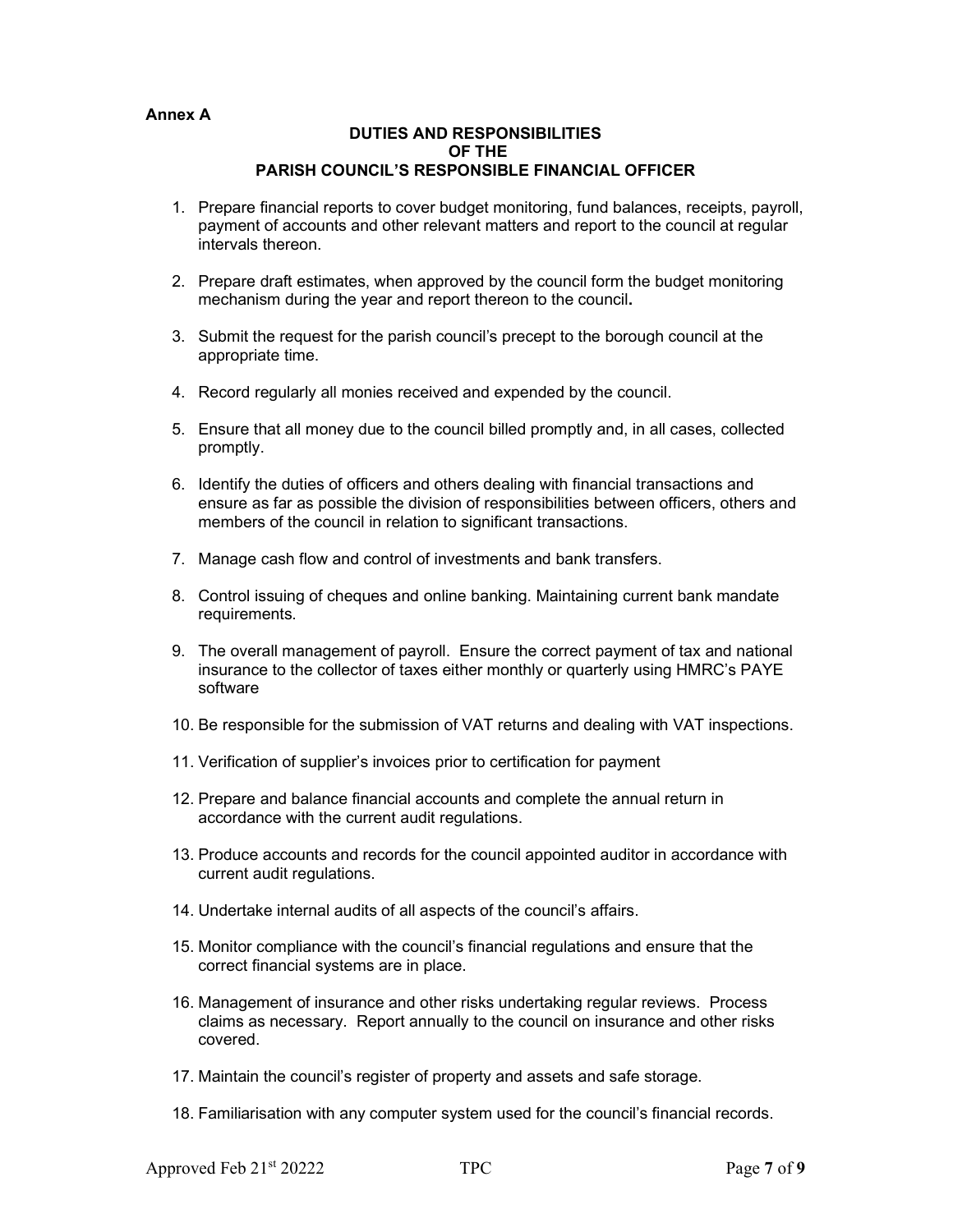# Annex B

# PARISH COUNCIL FINANCIAL DOCUMENTATION

| Minute book                            | Records all payments made by the council.                                                                                                                                                     |
|----------------------------------------|-----------------------------------------------------------------------------------------------------------------------------------------------------------------------------------------------|
| <b>Financial regulations</b><br>model. | Regulates the council's financial affairs, based on NALC                                                                                                                                      |
| Invoice file                           | Contains invoices paid initialled by two members.                                                                                                                                             |
| Chequebook                             | Current account chequebook, cheques require three<br>signatures - the Clerk and two members. Counterfoils are also<br>signed.                                                                 |
| <b>Bank Statements</b>                 | For three accounts provided monthly by the council's bankers.<br>(Lloyds) i.e.<br>Current account<br>Instant access account (interest bearing)<br>Premier interest account (interest bearing) |
| Account transfer slips                 | Records transfers made between accounts to meet<br>commitments.                                                                                                                               |
| Deposit credit books                   | Records payments into accounts                                                                                                                                                                |
| Clerk's expenses book                  | Records all mileage by the clerk, records all postage costs<br>incurred by the clerk and the clerk's phone and office<br>allowances.                                                          |
| Insurance documents                    | Details of the cover provided by the council's insurance policy.                                                                                                                              |
| Council budget                         | Agreed each year – determines precept requirements and<br>guides expenditure throughout the year.                                                                                             |
| Precept request forms                  | Provided by ESBC to enable precept to be paid in April and<br>September each year                                                                                                             |
| VAT claim form                         | Enables VAT to be reclaimed from Customs & Excise.                                                                                                                                            |
| Computer records                       | Enable finalised receipts payments and budget monitoring<br>statements to be produced.                                                                                                        |
| Budget monitoring doc's                | Monitors council income and expenditure against budget<br>provision, reconciles this with bank statements; produced<br>quarterly.                                                             |
| PAYE & NI records                      | Records payments and returns made to HMRC.                                                                                                                                                    |
| Internal auditor's report              | the annual audit carried out by the council appointed auditor.                                                                                                                                |
| Vice chairmen report                   | The (vice) chairman or nominated Cllr undertakes an<br>intermediate audit.                                                                                                                    |
| Annual accounts                        | Records all financial activities of the council during the year.<br>Submitted to the council for approval at the year end.                                                                    |